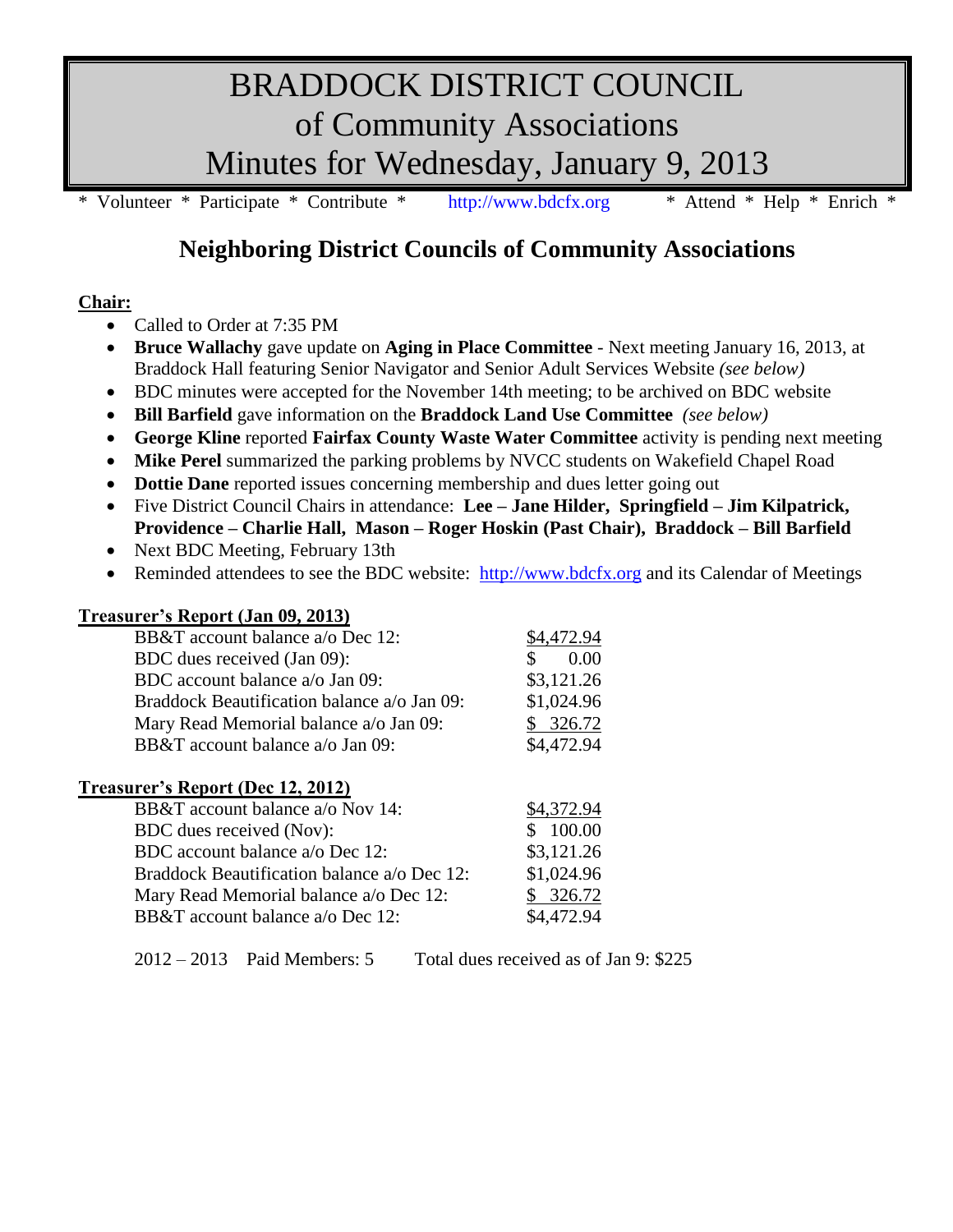#### **Aging in Place Committee Update**

- Bruce Wallachy, Chairperson of the committee presented a summary of what the committee is working on to best assist Braddock District citizens in the transition process to age-in-place right here in Fairfax County. The committee started as a result of a survey given to Braddock District Council members asking what is most important to them. The committee has gotten information from different villages around the area. It also invites speakers to give presentations such as the Senior Navigator and Senior Adult Service Website and other practical information for seniors.
- The committee now has several subcommittees to further assist in getting the message out to the Braddock District. The subcommittees are Outreach, Survey, Web Site Development, Neighbor Watch/Neighbor to Neighbor, and Information & Communication, A survey is being created that will help to provide useful information. The next meeting is Wednesday, January 16 at Kings Park Library Meeting Room featuring Senior Navigator and Senior Adult Services Web Site. The committee meets the 1st and 3rd Wednesday of each month with the first Wednesday being is a business meeting and the third Wednesday meeting a program meeting with guest speakers.

#### **Land Use Committee Information**

 Bill Barfield gave information concerning the Braddock District Land Use Committee. The next meeting will be on January 18, 2013. The Committee evaluates information from developers, builders, residents and other land use projects relevant to Braddock District. One example was a developer's proposal to build four homes on a vacant lot off Shirley Gate Road. The Committee review, in coordination with the County, resulted in only two homes could be built because of property, environmental, and citizen review constraints.

#### **Supervisor John Cook**

- Jan 10, Fairfax County will Launch Express Bus Service from Burke Centre VRE to Tysons with a Ribbon Cutting Event and Inaugural Ride at Burke Centre VRE station. Regular service will begin operating on Monday, January 14 on weekdays from 6:30 to 9:00 a.m. in the mornings and 4:15 to 7:00 p.m. in the evenings. Bus routes will use the 495 Express Lanes to provide limited-stop services between the Burke Centre VRE stations and Tysons.
- Soon there will be presentations regarding the Fairfax County FY 2014-FY2015 budget. The next few years will be challenging especially schools, police, fire department and other services. The first in Braddock District will be held at the Braddock District Council meeting March 13. See the Supervisor's website for more details at<http://www.fairfaxcounty.gov/braddock/>.

#### **Open Forum by Five District Councils of Community Associations**

- District Councils neighboring to Braddock District gave summaries of their organizations, memberships and missions as well as engaged in open Q&A with BDC membership present:
	- **Lee District Council – Jane Hilder** mentioned their mission is to promote communications between the Supervisor and the residents. Their district like the others has land use issues. At first, all the associations would vote on a land use issue but now there is a separate land use meeting. The council works independently from the Supervisor's office. They struggle with membership. Recently the council had to rewrite the by-laws which are now on their web site.
	- **Providence District Council – Charlie Hall** shared his district included properties from Annandale to parts of Tysons and some down to 66. There are mainly single family homes that are inside the beltway with several multi-homes (townhomes or condos) also located there.. their main concerns have been gangs, zoning and land use. They run an informal style with regard for their meetings and number of meeting a year. They too are having difficulty obtaining new members.